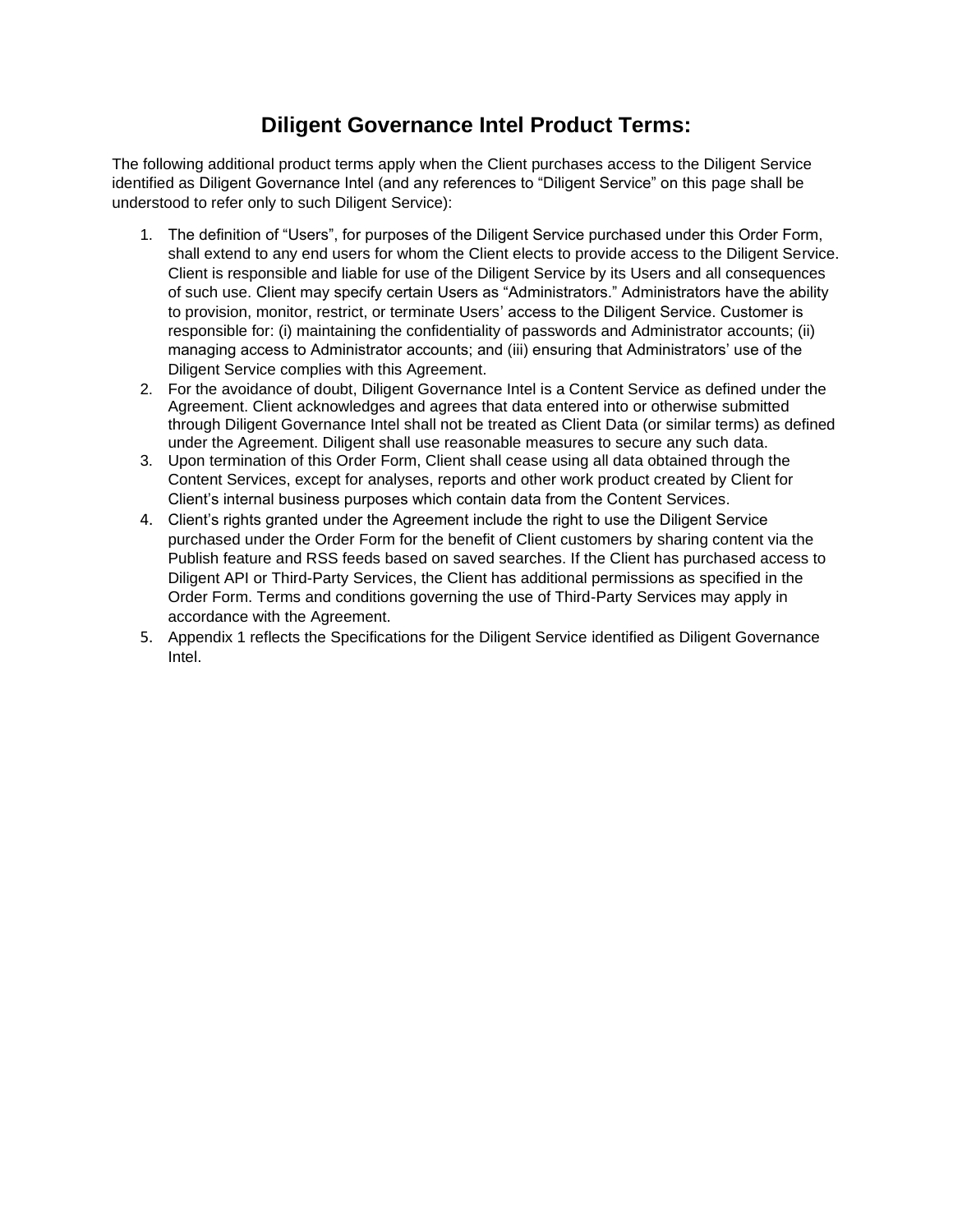## **Appendix 1**

Diligent Governance Intel is a current awareness and market intelligence solution which mines approximately 80,000 global sources in the public domain and delivers personalized information to users and teams across organizations. Additionally, Diligent Governance Intel enables firms to manage subscription sources, and to add their own proprietary and subscription content into the mix of what is included in the personalized information for each user or team. Diligent Governance Intel then allows for the consumption of this information through the application, within internal systems at the firm via integration (CRM, Portal) or via email alerts and publications providing touch points for both clients and prospects and promoting thought leadership.

Diligent Governance Intel allows for personalized and customized information across the organization at scale for both individual users and teams. It also enables firms to be more proactive in terms of reach out to clients and prospects from a business development standpoint by helping them to understand material events which have transpired around companies, industry sectors, and topics. Diligent Governance Intel includes a robust publishing platform within its application which enables firms to create customized publications including curated news and other content to share both inside of the firm with colleagues, and also outside of the firm with clients and prospects promoting client development and thought leadership opportunities. Aside from the passive current awareness opportunities that the Diligent Governance Intel system provides, it also represents an excellent resource for active research on companies, industry sectors, competitors, and just about any topic.

The Diligent Governance Intel platform can be set up and configured to be used by the licensed number of users in any department or team across the firm which can benefit from better information. Possible uses of the Diligent Governance Intel solution include client research, responses to tenders and RFPs, competitive intelligence, synthesis of information for practice groups and client teams, automation of publications and alerts both inside and outside of the firm, industry intelligence, support for marketing and BD efforts, and the generation of content for websites and micro-sites.

Diligent Governance Intel can be a very useful tool for sharing information with clients and prospects. Examples of this include:

- Forwarding along stories to clients and prospects.
- Using Diligent Governance Intel's easy to use integration with LinkedIn and Twitter to share and comment on stories from a thought leadership perspective.
- Administrators and Information Professionals at the firm can leverage Diligent Governance Intel to create curated and firm branded publications which they can then share with clients and prospects.
- Diligent Governance Intel can be used as a content engine to populate websites and microsites which clients and prospects can then engage with.

Diligent Governance Intel offers the ability for the client to create an RSS feed from any search in its system which then can be ported over to most other internal systems at the firm free of charge. For a small additional annual charge, clients can leverage Diligent Governance Intel's API or iFrame integrations to bring even more value from the Diligent Governance Intel system over to other internal systems at the firm.

Diligent offers its clients unlimited email and phone support during all normal working hours in the United Kingdom and in the United States for all time zones. It also includes a comprehensive rollout package which includes:

- Implementation and rollout plan which includes the objectives and timelines of the client and sets milestones and goals for both Diligent and Client to ensure success and the achievement of goals.
- Periodic check in calls.